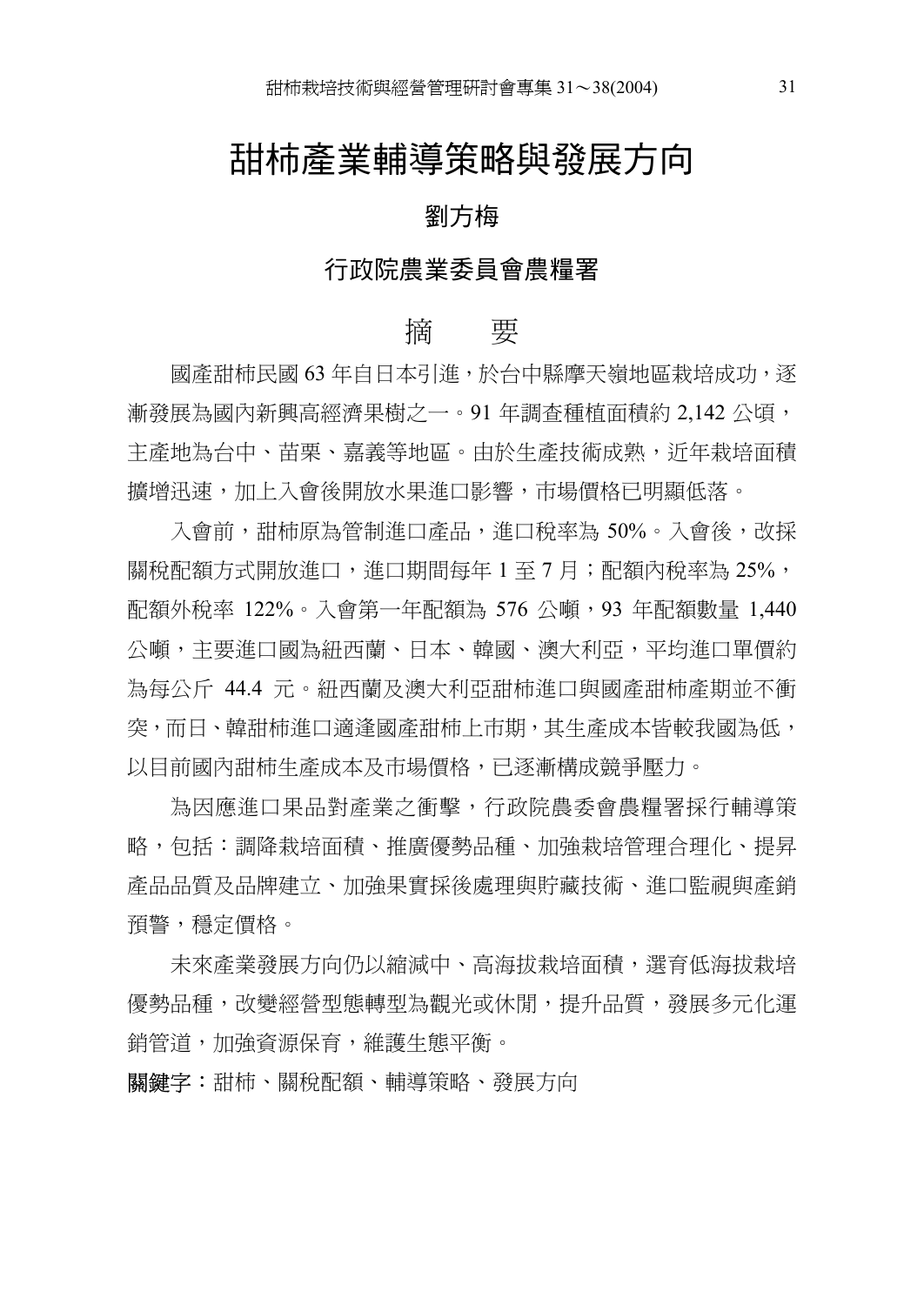## 前 言

柿為落葉性果樹,概分為甜柿及澀柿兩類。台灣地區甜柿係自民國 63 年由日本引進,於台中縣摩天嶺地區栽培成功,逐漸發展為國內新興 高經濟果樹之一。由於生產技術進步,近年來種植面積顯著增加,原僅 適合 700 至 1500 公尺中、高海拔地區栽培,已漸擴充至低海拔地區,種 植分佈苗栗、台中、南投、嘉義、高雄、台東等地區。國產甜柿因經營 規模小,產區多分佈山坡地,且十地與勞力成本偏高,因應加入世界貿 易組織後市場開放的環境,勢必面臨進口甜柿嚴峻之價格競爭與挑戰。 有鑑於此,為維護果農利益,避免產業遭受開放進口之負面衝擊,自民 國 87 年起迄今,即推動提升水果產業競爭力、水果產業結構調整等計 書,以協助果農調整產業結構,降低產銷成本,提升品質及競爭力。

#### 甜柿產業現況

㆒、全球柿子生產情形

柿子(Persimmons)概分甜柿與澀柿,全球主產地以中國、韓國、日本、 紐西蘭、以色列、澳大利亞等地區為主。根據國際糧農組織(Food and Agriculture Organization of the United Nations;簡稱 FAO)指出, 近年來全 球柿子種植面積與產量有遞增現象,92 年種植面積已增加至 34 萬 7,530 公頃;單位面積產量 3 萬 8,705 公斤;總產量 229 萬 7,790 公噸,如表 1 所示。

| 巜  |         | 事世・公唄・公川・公暇 |           |
|----|---------|-------------|-----------|
| 年別 | 面積      | 單位面積產量      | 總產量       |
| 92 | 347,530 | 38,705      | 2,297,790 |
|    | 337,530 | 38,630      | 2,327,681 |
| 90 | 338,511 | 37,753      | 2,164,867 |
| 89 | 328,115 | 38,123      | 2,184,294 |
| 88 | 308,656 | 38,121      | 2,068,777 |

表㆒:近㈤年全球柿子生產變遷 單位:公頃、公斤、公噸

㈾料來源:FAO agriculture data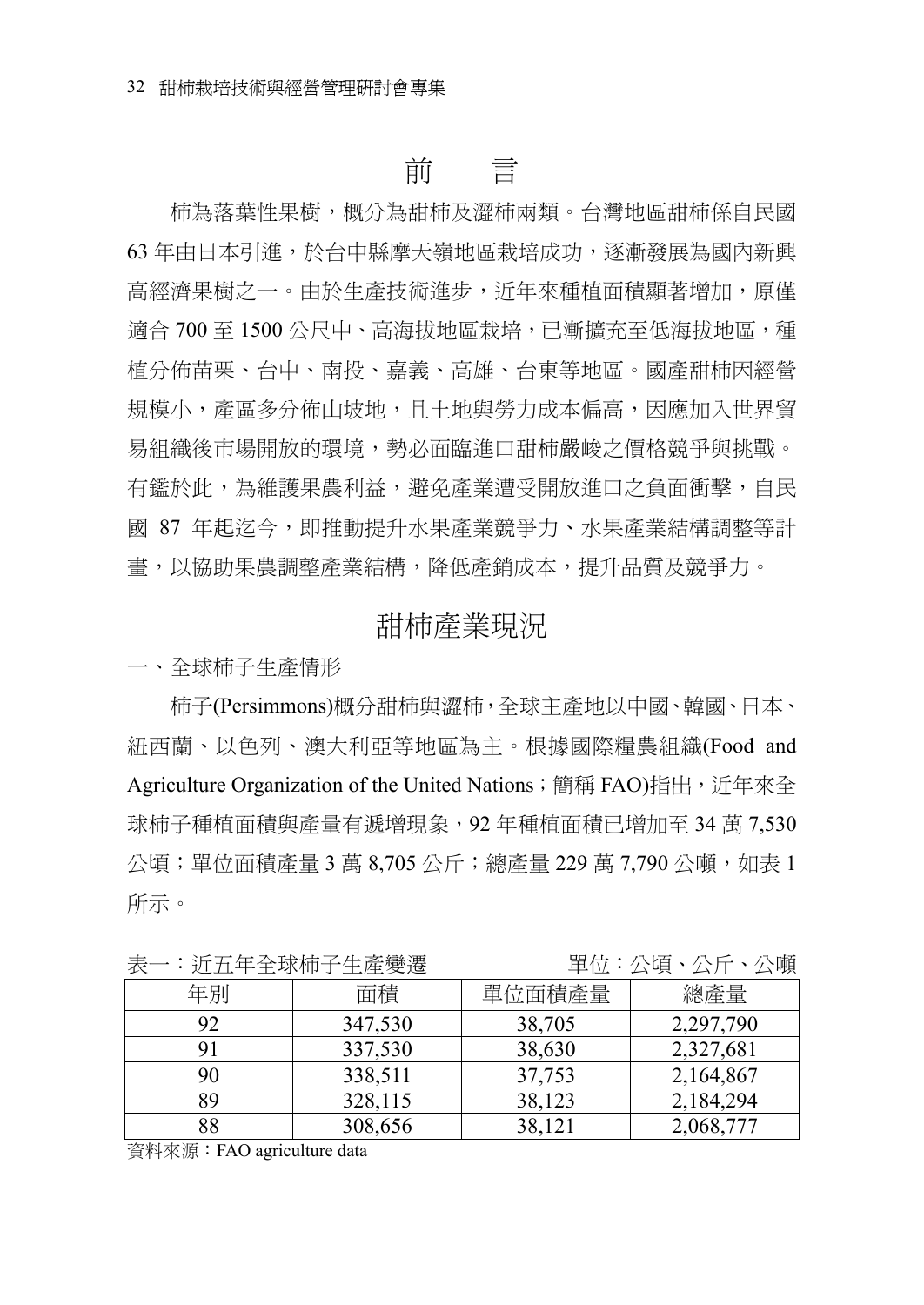二、國內甜柿產業概述

(㆒)產業現況:

根據農情報告資源網統計資料,自民國 88 年至 92 年,國內柿子種 植面積與產量呈現持續增加趨勢,增加面積主要為甜柿部分。民國 91 年 調查甜柿栽培面積已達 2,142 公頃,產地集中於台中、苗栗、嘉義等地 區;種植分佈於 600〜1500 公尺之坡地;產期集中每年 9 至 12 月,一年 一收,以鮮食為主;主要品種為富有、次郎、花御所,盛產期在 10 至 12 月,倘採後處理宗善,鮮果可貯藏至次年一月;沂三年每公斤平均生 產成本約 52.43 元,以人工成本最多約佔 40%,肥料費次之佔 18%,其 他尚㈲農藥、材料、農用設施、機具等費用。

行銷通路以內銷為主,寄交行口商佔 55%,批發市場交易佔 24%, 直銷消費者及生鮮超市佔 16%。銷售等級依重量區分為 6A(以下)至 12A(以上)。售價以直銷消費者及生鮮超市最高。

 $m \lambda$  WTO 前,柿子為管制淮口產品,淮口稅率為 50%。加入 WTO 後,改採關稅配額方式開放進口,配額內稅率為 25%,配額外稅率 122%, 至96年底前須逐步減讓至稅率為 35%。主要淮口國為紐西蘭、日本、韓 國、澳大利亞,進口期間每年 1 ㉃ 7 ㈪,進口單價平均約每公斤 44.4 元。 91年進口量為565公噸(關稅配額量576公噸),92年進口量為174公噸(關 稅配額量 1,008 公噸),配額執行率分別為 98%及 17%。國產鮮柿主要外 銷至香港、印尼、中國大陸、加拿大等國家,外銷數量不多。

(二)甜柿產業發展瓶頸

自摩天嶺地區甜柿栽培成功,質優且價格高昂,導致不具競爭力果 樹更新改植甜柿,致栽培面積快速增加,產量過剩,市場餉和,加上進 口水果之競銷,交易價格明顯下跌,已形成產業發展隱憂。另由於多數 產區分佈於坡地,原本即因十地、勞力等資源成本偏高,加以個別農民 經營規模小,使國產甜柿市場競爭力弱。此外,氣候條件、生產管理技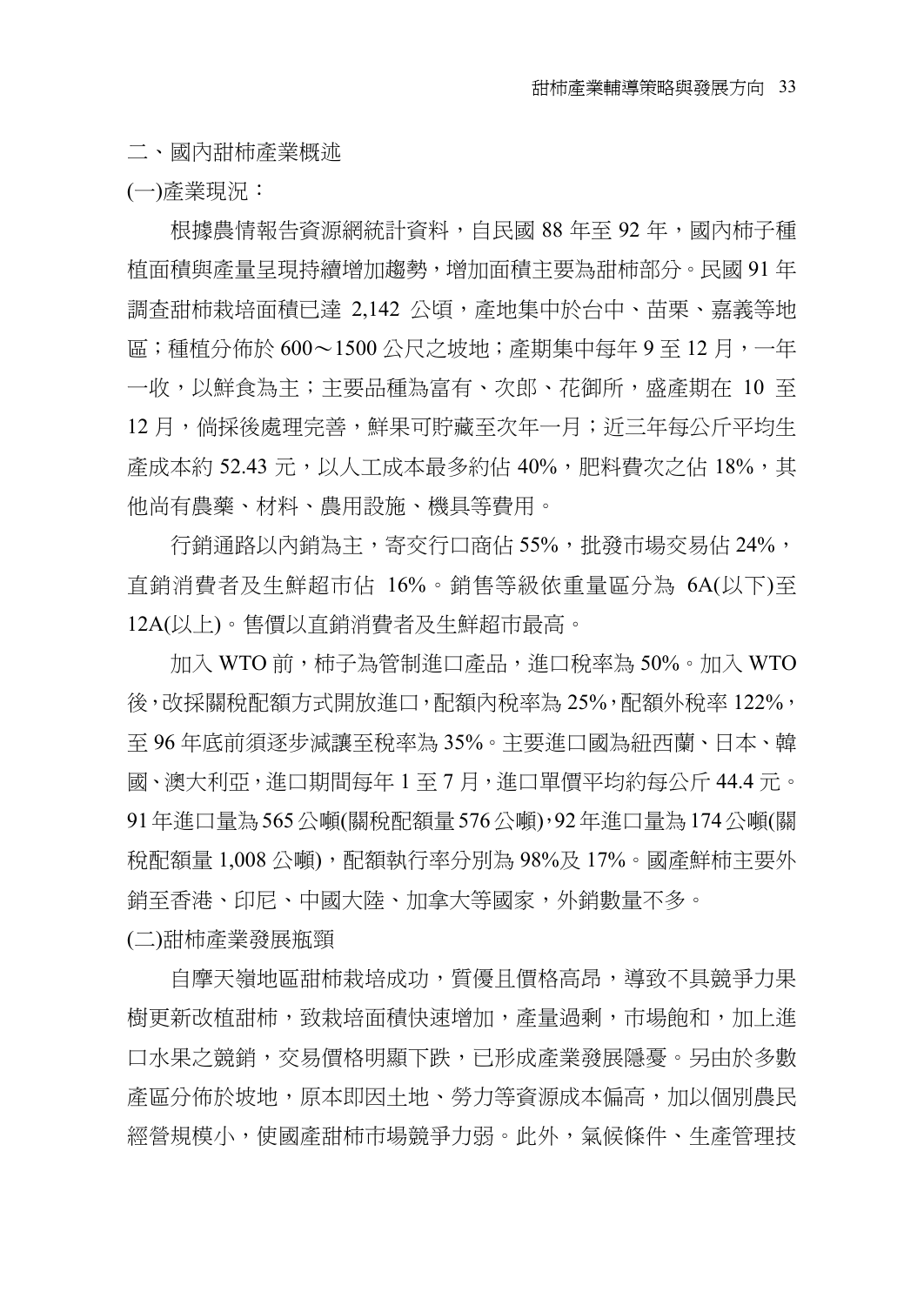術等因素,常導致果品產量及品質不穩定;又鑒於貿易自由化趨勢,面 對淮口水果與同產期國產其他水果等競銷壓力時,很難取得市場佔有 率。因此,為因應產業發展瓶頸,近年來施政之目標著重於降低產銷成 本、提高經營效率、提升產品品質與穩定產銷等,期以有效利用資源, 加強生產區產銷班輔導,提高產業競爭㊝勢。

#### 甜柿產業輔導策略

一、縮減栽培面積,堅守適地適作

甜柿栽培對氣候、土壤等環境條件之適應性較嚴苛,適栽之海拔分 佈於 700 至 1,500 公尺,近年低海拔地區次級果品,破壞市場產銷秩序, 影響整體甜柿形象;中、高海拔地區果園為提高經濟生產效益,過度不 當之栽培管理,導致水+流失,影響國+保安。目前雖有高關稅之保護 機制,但是因應未來關稅配額逐年增加,及至 2007 年取消關稅配額,全 面開放進口,產業仍需調降栽培面積,輔導不具競爭力果園廢園或更新 優勢品種,於中高海拔甜柿縮減面積;低海拔甜柿慎選栽培品種,以適 ㆞㊜作原則,調整產業結構,提升競爭力。

二、改進栽培管理技術,降低生產成本

國產甜柿果園多分佈於坡地,缺乏完善之連絡道與作業道,造成田 間作業不便,且無法利用機械作業,過度仰賴人工,致生產成本偏高, 產銷效率低。沂年透過水果產業結構調整計畫加強輔導改善果園園相及 生產環境,建立合理化栽培管理模式,改進農民栽培管理技術,降低果 園管理成本,提升產品品質,強化產業競爭㊝勢。

三、加強採後處理與貯藏技術,調節供需,穩定價格國產甜柿因產期集 中與不耐儲藏,採收後短期間即須上市;為延長出貨期間,輔導興建預 冷設施、集貨場、冷藏庫等設施,加強採後保鮮,並配合嚴格之產品分 級、包裝,開發直銷與宅配行銷,廣拓市場通路,調節供需,穩定產銷 及價格。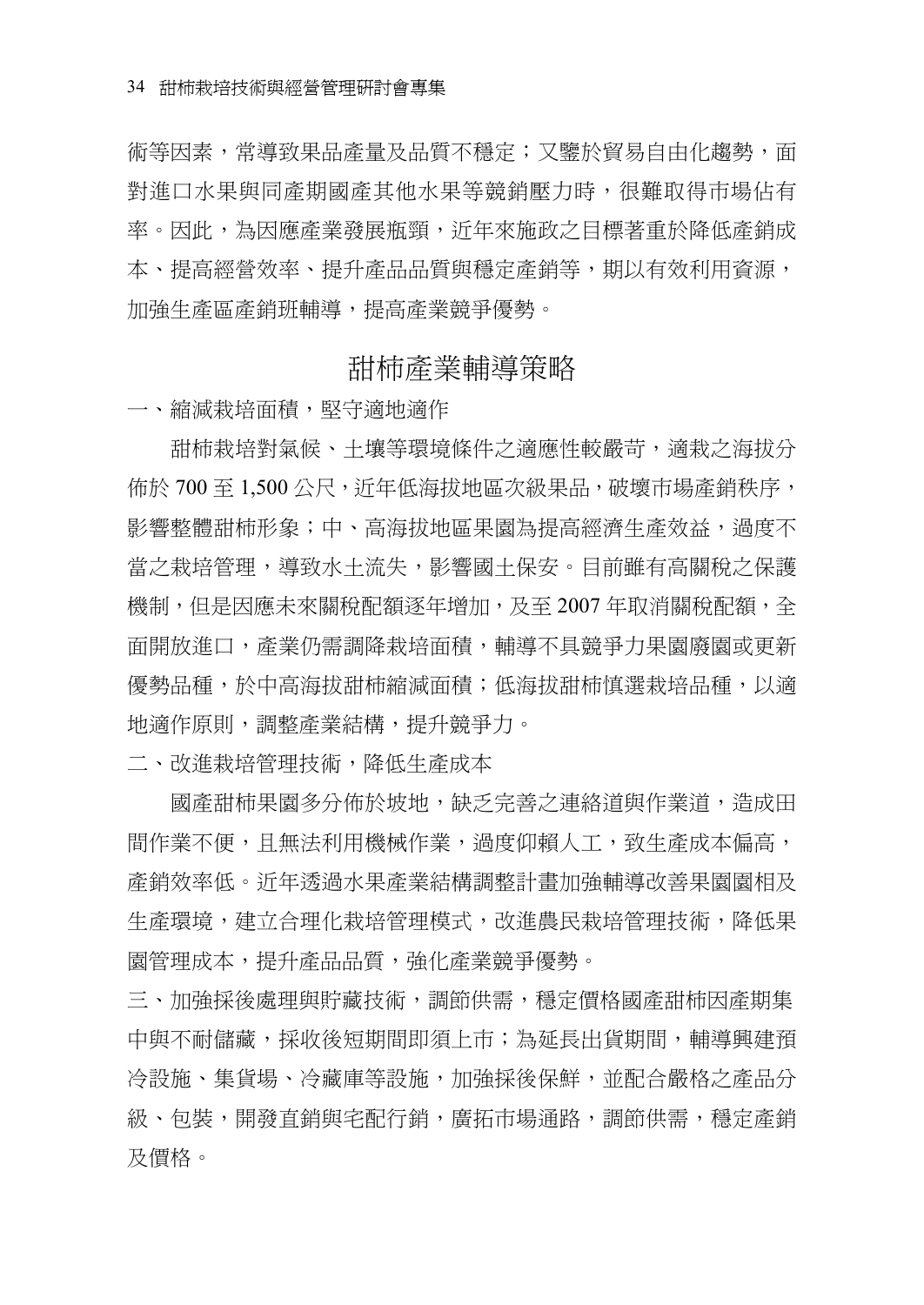㆕、價格穩定措施

隨著甜柿栽培面積與產量的增加,及加入 WTO 後,進口水果替代 效果影響,甜柿批發市場平均價格已有下跌趨勢。為有效穩定價格,加 強辦理短期價格穩定措施。當市場價格低於直接生產成本 95%以下時, 採取展售、促銷、收購等措施;倘有受淮口損害或有損害之虞時,即依

「農產品受進口損害救助辦法」相關規定,得依不同損害程度,採取不 同之救助措施。

#### 甜柿產業發展方向

國產甜柿具有技術優勢、空間優勢與本十特殊風味,面對進口甜柿. 仍有競爭力,未來一方面朝穩定內銷市場成長,一方面以拓展外銷市場 為發展方向:

一、加強產品衛生安全,建構優質安全生產體系

推動甜柿生產全程品質管理,建立農民之產品責任制,提供消費者 安全、衛生、高品質的產品,建構國產甜柿優質安全生產體系。

二、研發新品種爭取市場

面對開放競爭的市場,為滿足不同的消費需求,未來仍以適地適作 原則,加強選育新品種,培育適應台灣低海拔高度及氣候環境之品種。 三、拓展國外市場

加強國外產銷資訊之調查及蒐集,配合外銷市場對品種、品質之需 求,設置優質外銷供果園,推動優質供果園全程品質管理,改進採後保 鮮處理、分級與包裝,加強集運品管、穩定供貨、到貨品質追蹤。

㆕、解決超限利用問題

配合國十復育,超限利用果園回歸自然演替,維護生態平衡,兼顧 水土保持與國土保安;縮減生產條件差之果園面積;輔導轉型發展休閒 產業。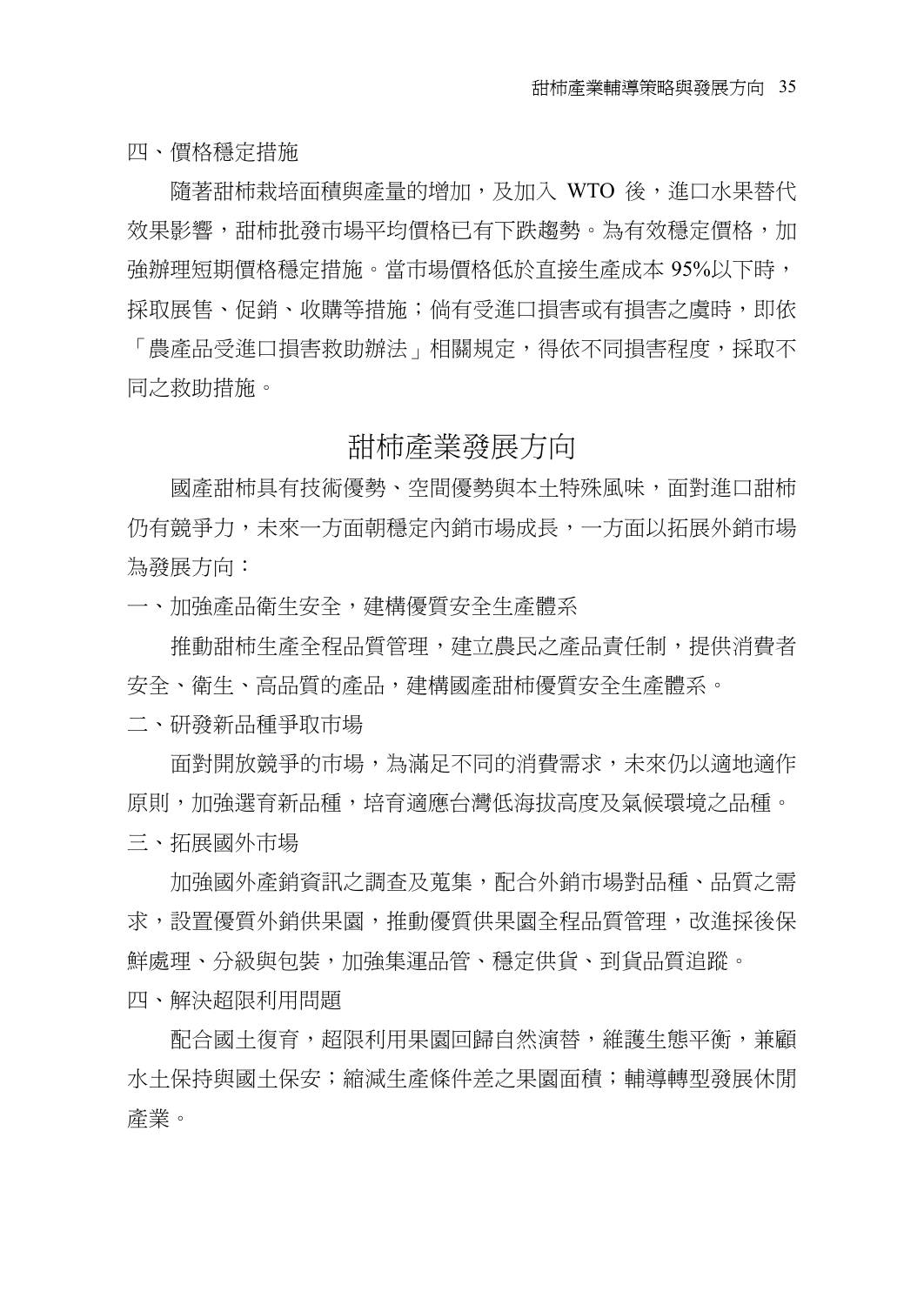## 結 語

為國產甜柿產業建立永續發展契機,今後將從「品種改良」、「品質 認證」及「品牌行銷」等三大策略,輔導產業強化產銷,創造競爭優勢。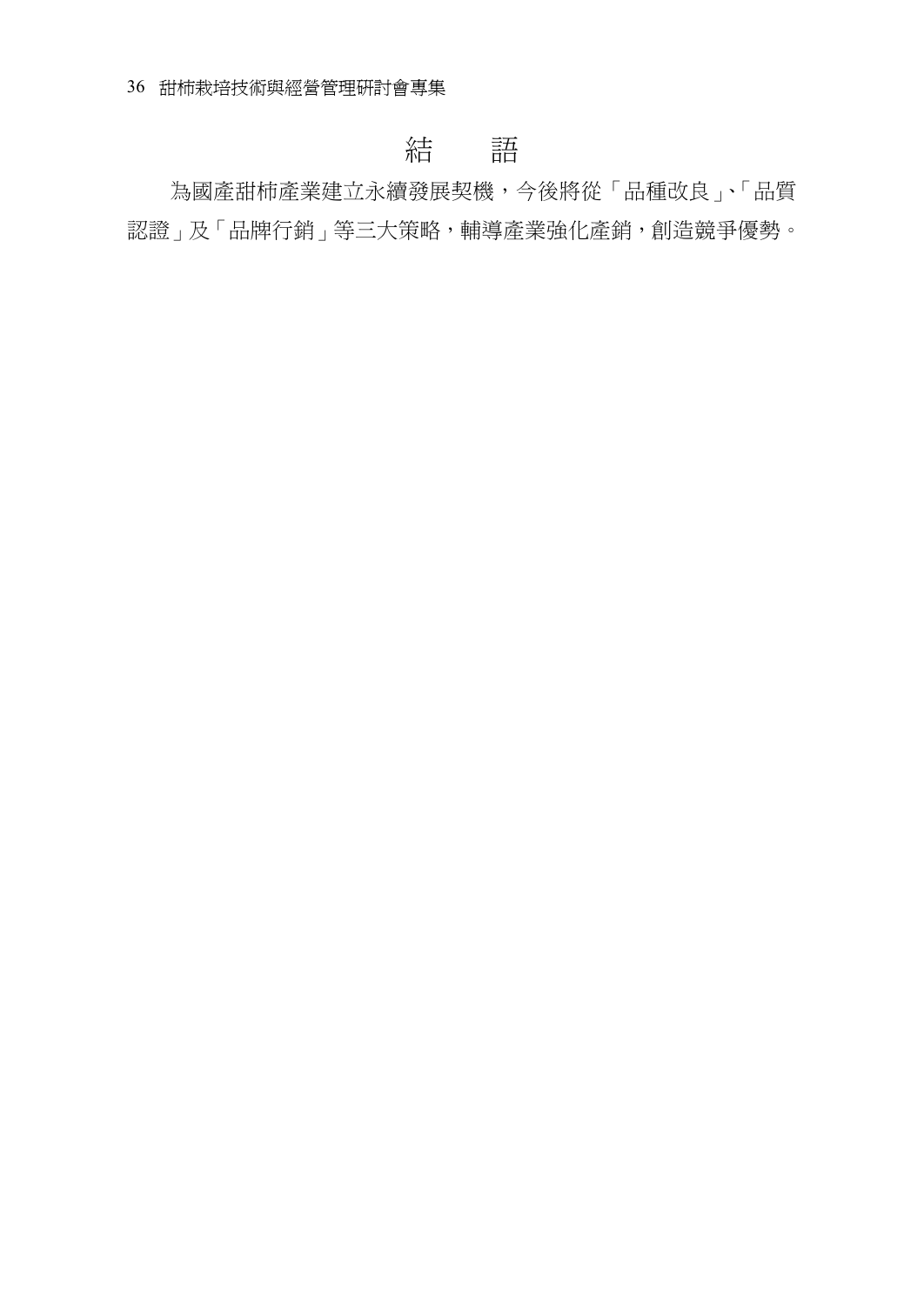# The Current Status and Promotion Strategy of Persimmon in Taiwan

Fang-Mei Liu

#### Agriculture and Food Agency, Council of Agriculture

### ABSTRACT

The non-astringent persimmon was introduced from Japan in 1974. It was grown successfully in Mo-tien-lin area, Taichung county and eventually became one of the high-economic fruit crop.

The total cultivation acreage reached 2142 hectares in 2002, the major production area were Taichung, Miaoli and Chiayi county. As the production technique advanced, the cultivated area was quickly expanded, plus the import of foreign fruit, resulted the downturn of market price. Before joining the World Trade Organization, the non-astringent persimmon was regarded as restricted import fruit, the import tariff was 50%. After joining the WTO, the fruit import according to the tariff and quota.

The import period is from January to July each year. The tariff within import quota is 25%, while exceed the import quota is 120%. The first year import quota for non-astringent persimmon was 576 tons. The quota of 2004 was 1,440 tons. The major import countries are New Zealand, Japan, Korea and Australia. The average import price is NT\$44.4 per kg. The fruit import from New Zealand and Australia is not coinciae with domestic non-astringent persimmon production season. But the fruit import from Japan and Korea with lower production cost is conflict with local fruit production season, thus forming the competition pressure.